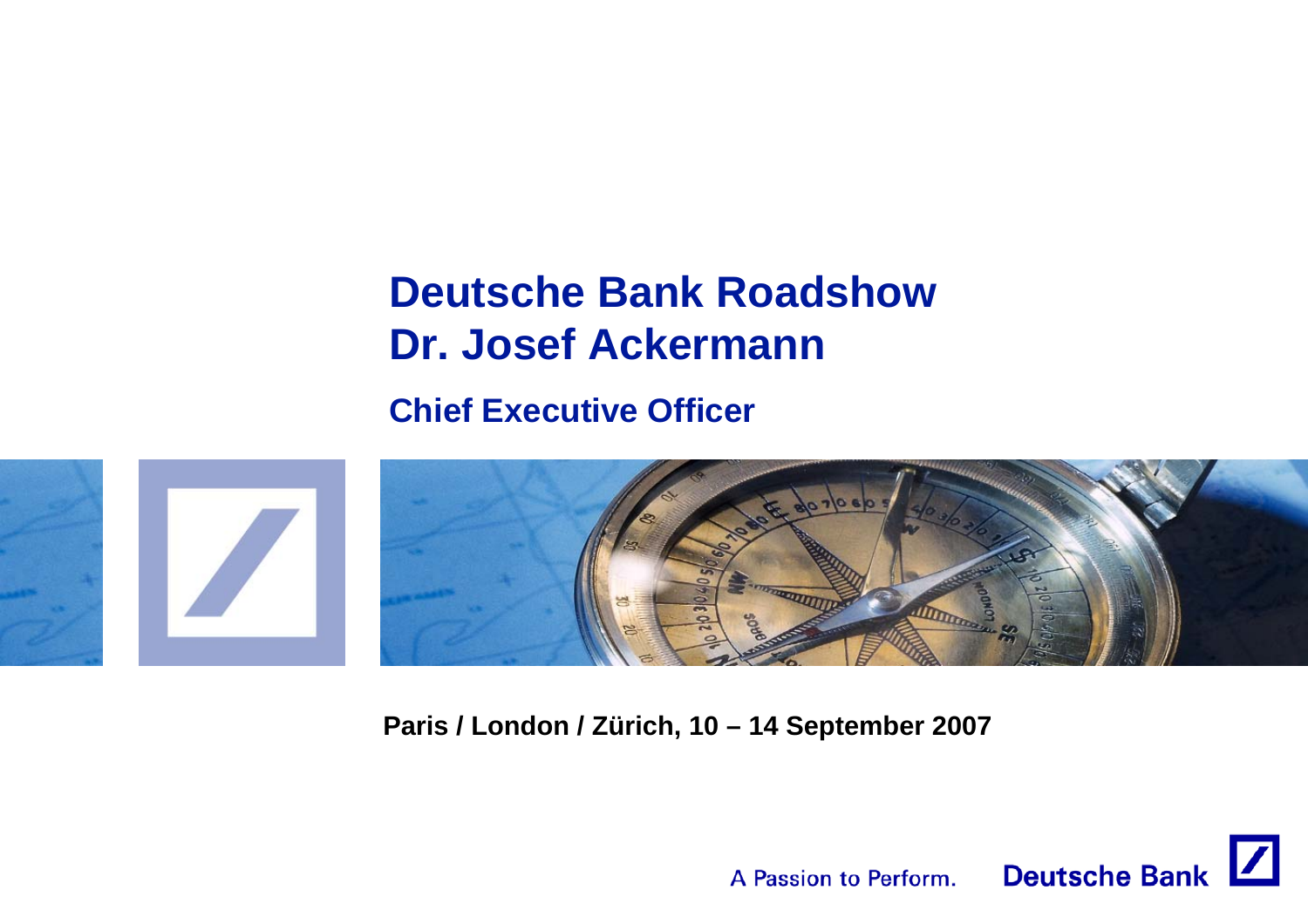## **Agenda**

| $\blacksquare$ | <b>Putting recent market dislocations into context</b> |
|----------------|--------------------------------------------------------|
|                | 2 1H2007 performance                                   |
| $\overline{3}$ | Strengthened strategic positions                       |
|                | 4   Phase 3 of our Management Agenda                   |

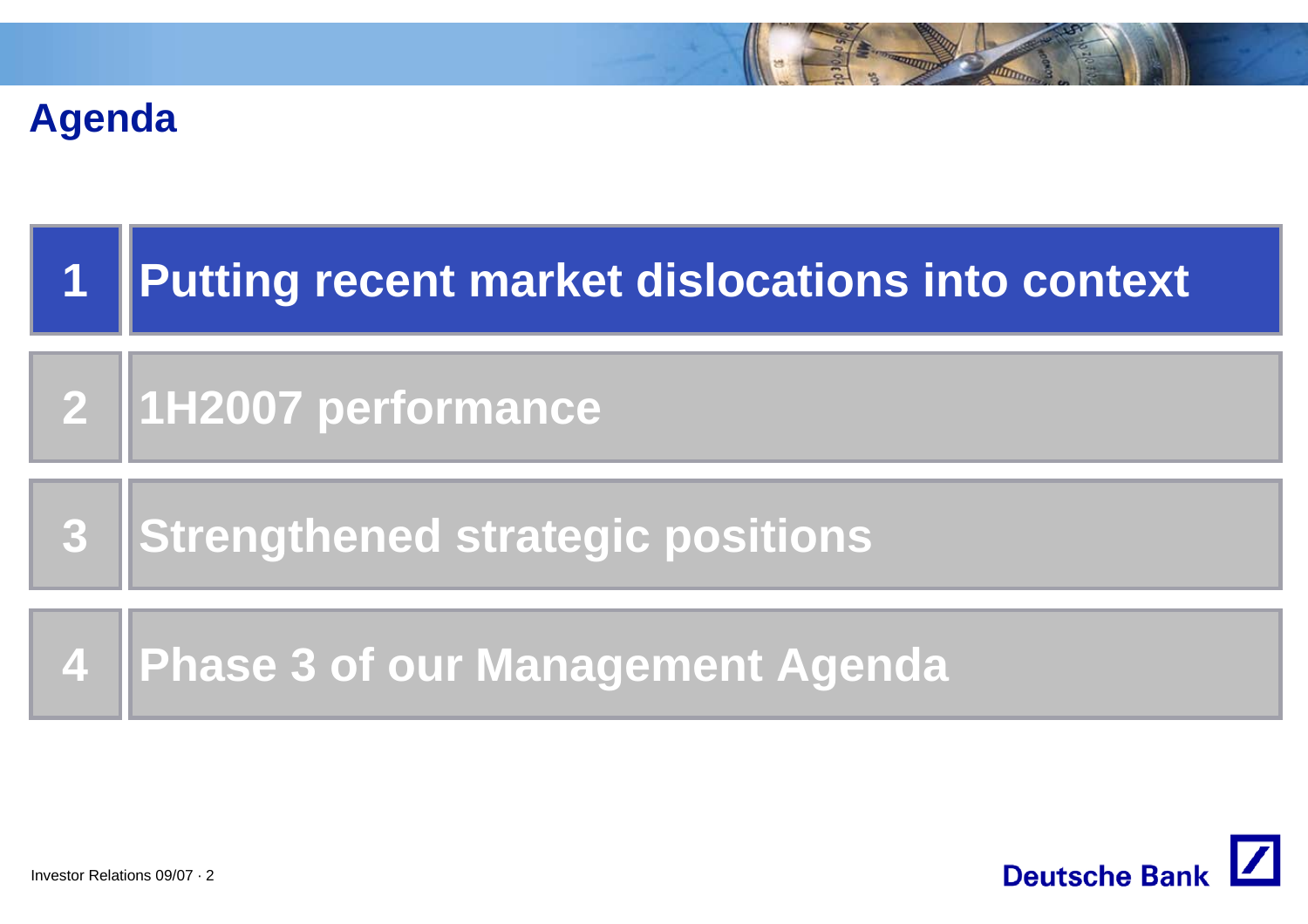## **Sub-prime risks are manageable**



(1) As of 22 Aug 2007 (2) EU 25, Japan, USA; data as of 31 Dec 2006; all values translated at year-end FX rates (3) Total outstanding amount of quoted shares at market value (4) In nominal value; outstanding volume as of 31 Dec 2005 (5) Excluding derivatives *Source: ECB, Federal Reserve, Deutsche Bank* **Deutsche Bank**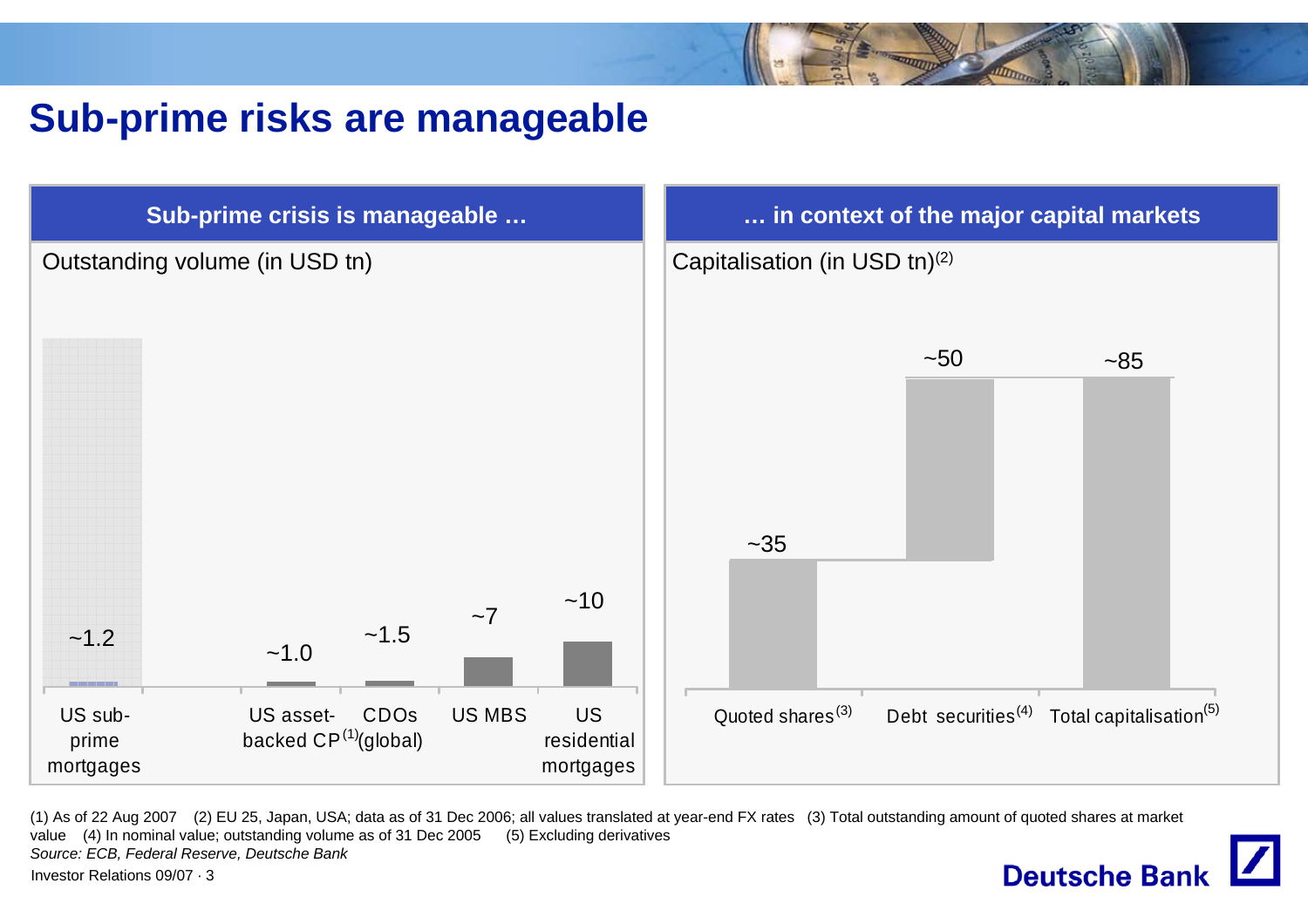## **Environment for structured products and leveraged lending remains challenging**





Investor Relations 09/07 · 4*Source: Dealogic, Federal Reserve, Thomson Financial*

# **Deutsche Bank**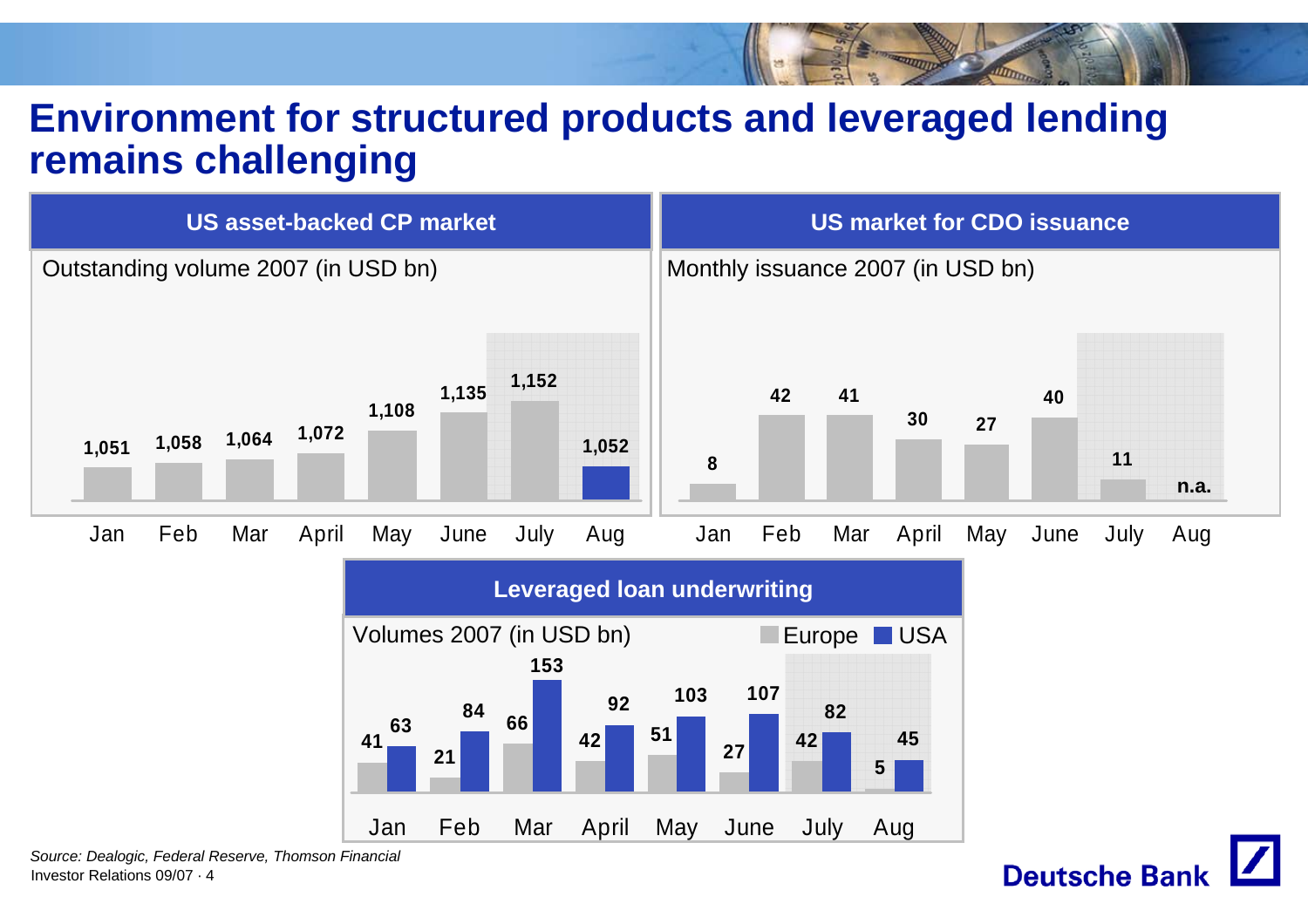## **Deutsche Bank exposures**

| <b>US sub-prime</b>                | DB is not exposed to further deterioration in US sub-prime mortgages across its books<br>Exposure to US mortgage originators tightly managed and largely hedged                                                                                                                                                                                                                                                                                        |  |
|------------------------------------|--------------------------------------------------------------------------------------------------------------------------------------------------------------------------------------------------------------------------------------------------------------------------------------------------------------------------------------------------------------------------------------------------------------------------------------------------------|--|
| <b>ABCP</b><br><b>conduits</b>     | Total assets in DB-sponsored conduits of EUR 32 bn<br>Substantially all of which consolidated on balance sheet<br>The purpose of DB-sponsored conduits is to provide clients and the bank with cheaper funding<br>DB-sponsored conduits include assets sourced by DB such as credit card receivables, auto<br>loans/student loans, mortgages, and mortgage backed securities<br>CP investors in DB-sponsored conduits have no exposure to US sub-prime |  |
| <b>Hedge funds</b>                 | High priority client segment<br>DB does not lend unsecured to hedge funds<br>Exposures are fully collateralized, margin calls are being met<br>Types of acceptable collateral governed by strict policies<br>Net exposure is marked to market and collateral is called on a daily basis                                                                                                                                                                |  |
| <b>Leveraged</b><br><b>Finance</b> | Pipeline of sponsor loans: EUR 29 bn<br>In addition: equity bridges of EUR 750 m<br>High credit quality of pipeline                                                                                                                                                                                                                                                                                                                                    |  |

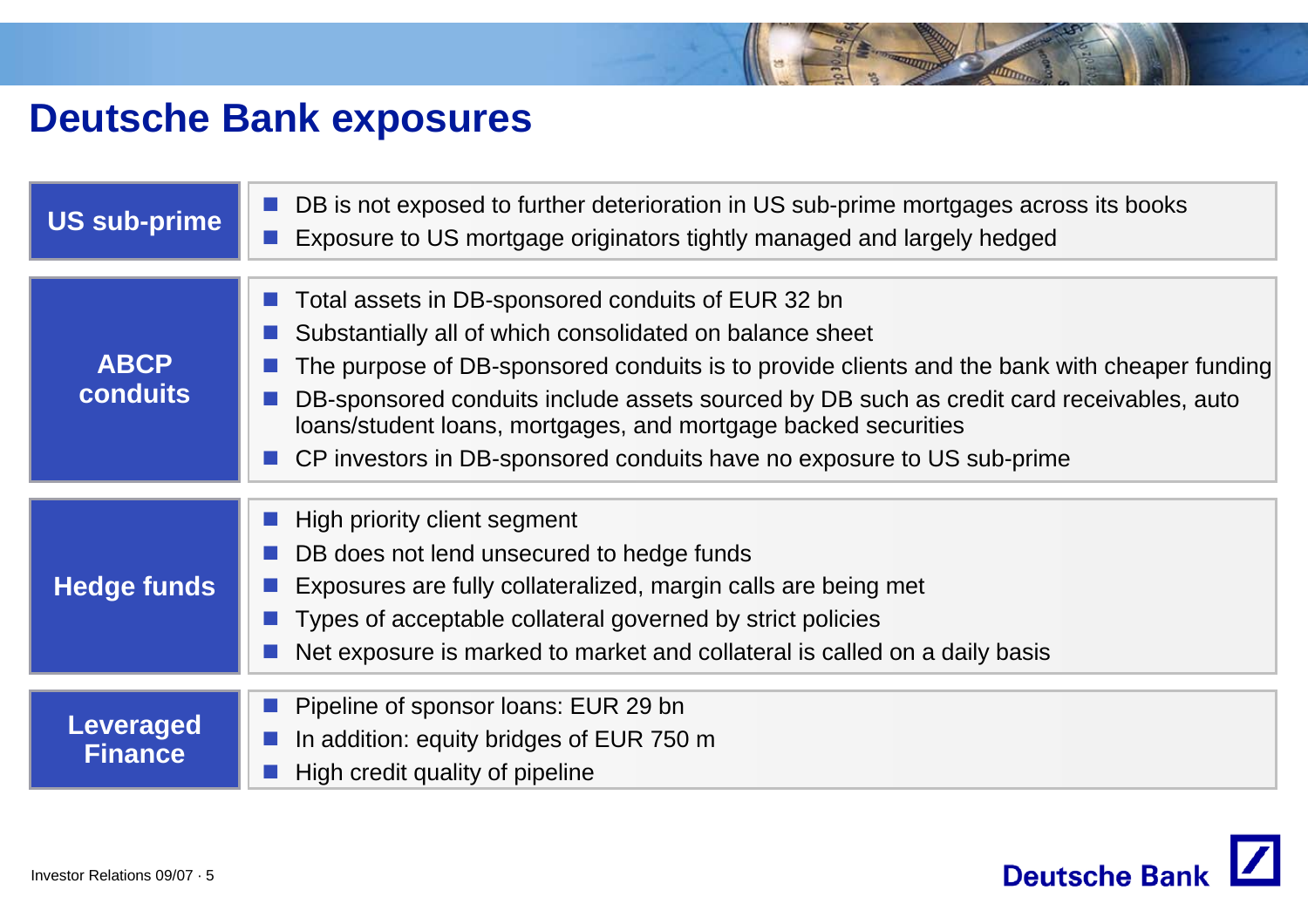## **Outlook**

- $\mathbb{R}^3$ Work-out of the sub-prime crisis in the USA
- Gradual stabilisation of the money and credit markets
- $\mathcal{L}^{\text{max}}_{\text{max}}$ Declining consumer confidence in the USA
- $\frac{1}{2}$ Slight decline in global growth rates
- $\frac{1}{2}$ German economy on growth course

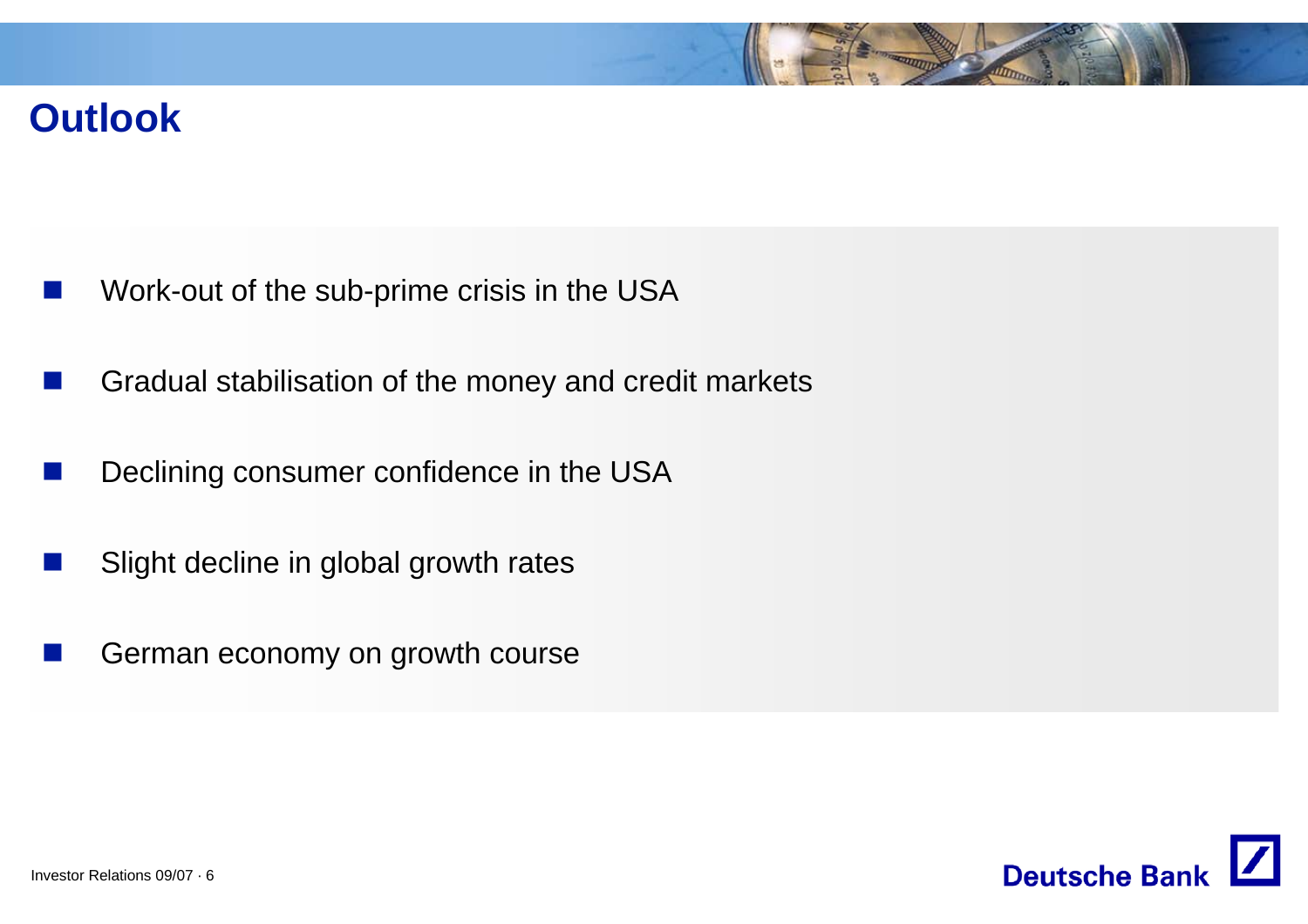## **Agenda**



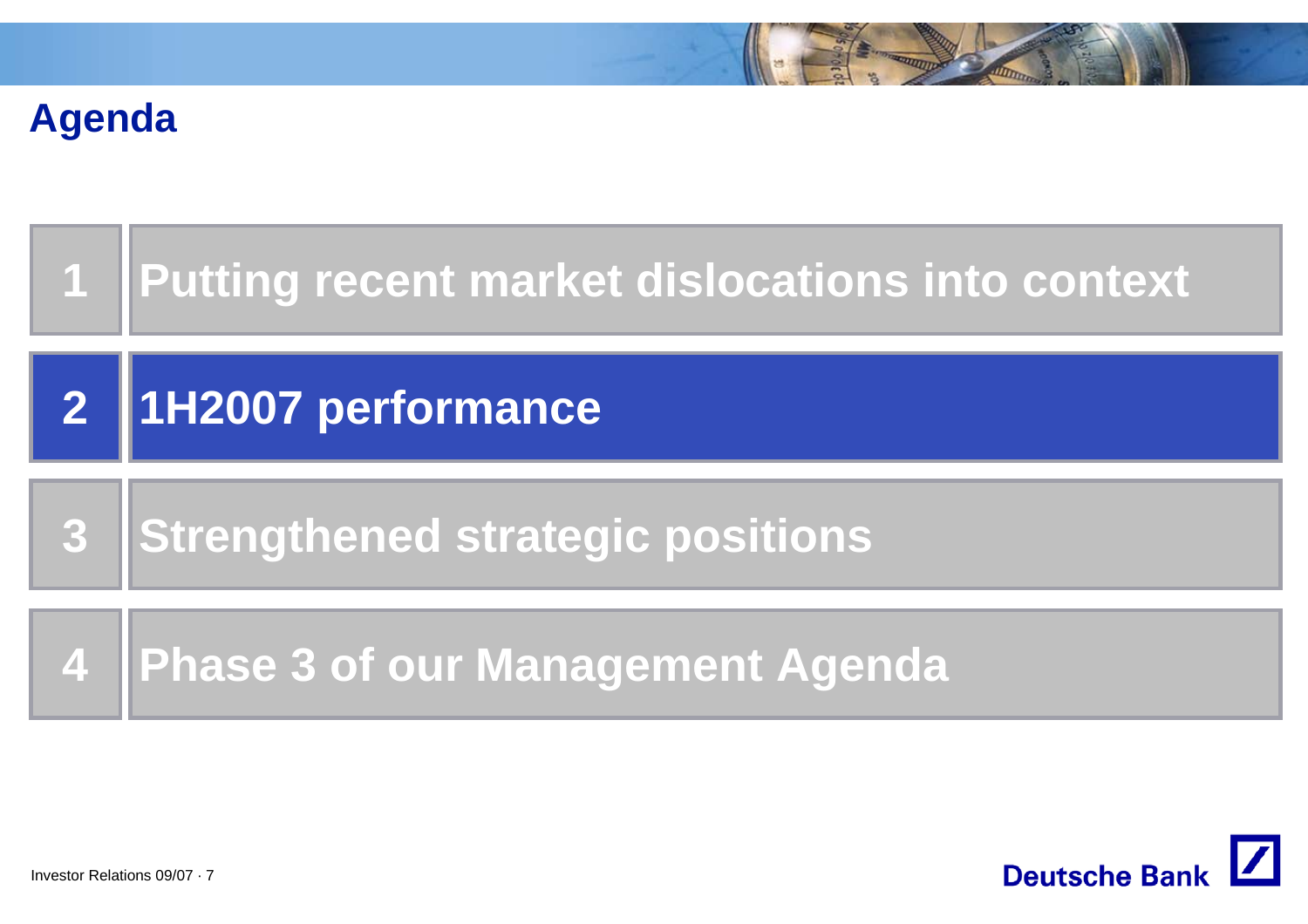## **Outstanding profit growth**



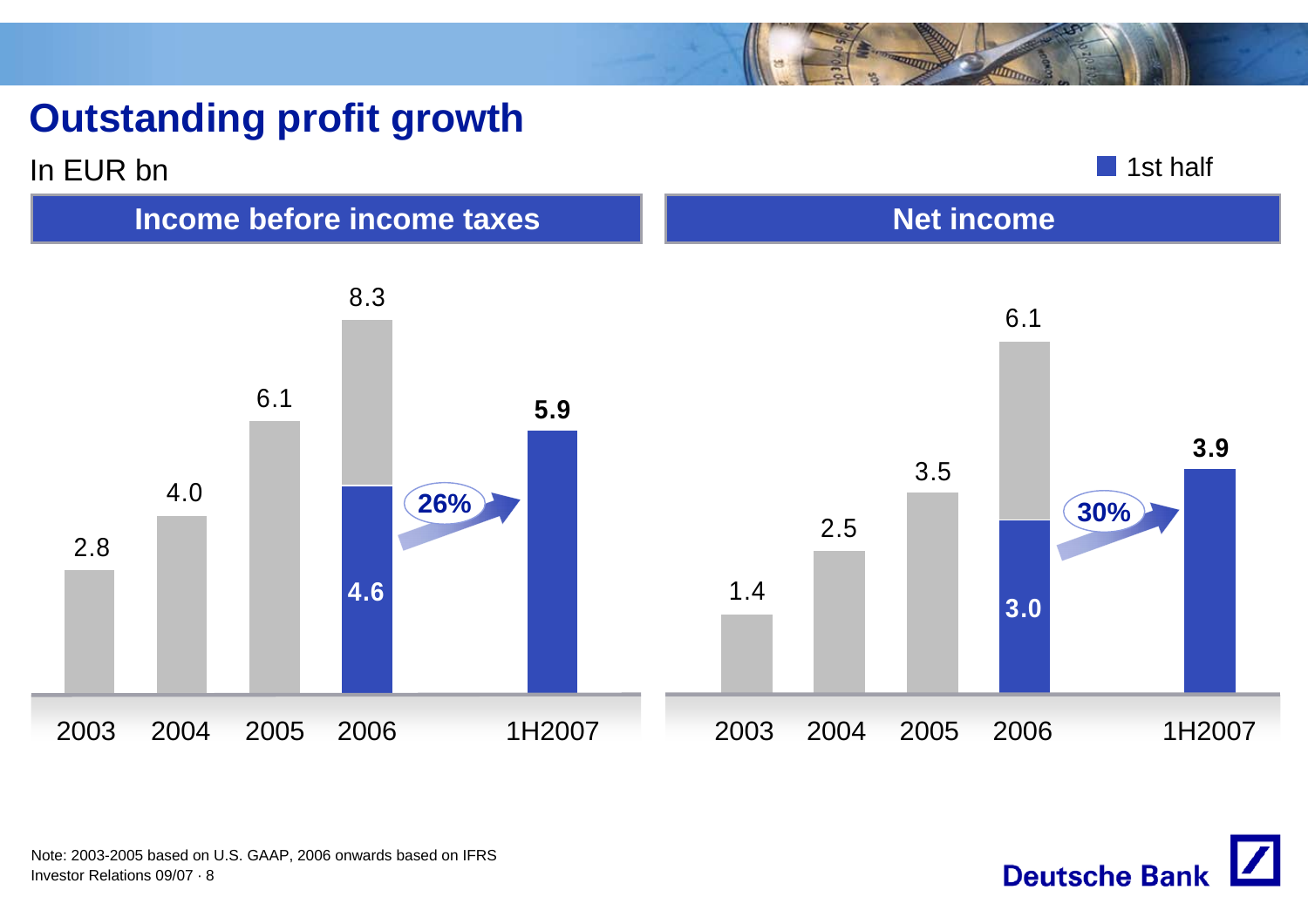## **Outperformance against key targets**



Investor Relations 09/07 · 9(1) 2003-2004 underlying; 2005 as per target definition: excludes restructuring activities and substantial gains from industrial holdings; from 2006 as per revised target definition: excludes certain significant gains (net of related expenses) / charges; 1H figures annualized (2) 2003-2005 reported; from 2006 as per revised target definition: excludes certain significant gains (net of related expenses) / charges Note: 2003-2005 based on U.S. GAAP, 2006 onwards based on IFRS

**Deutsche Bank**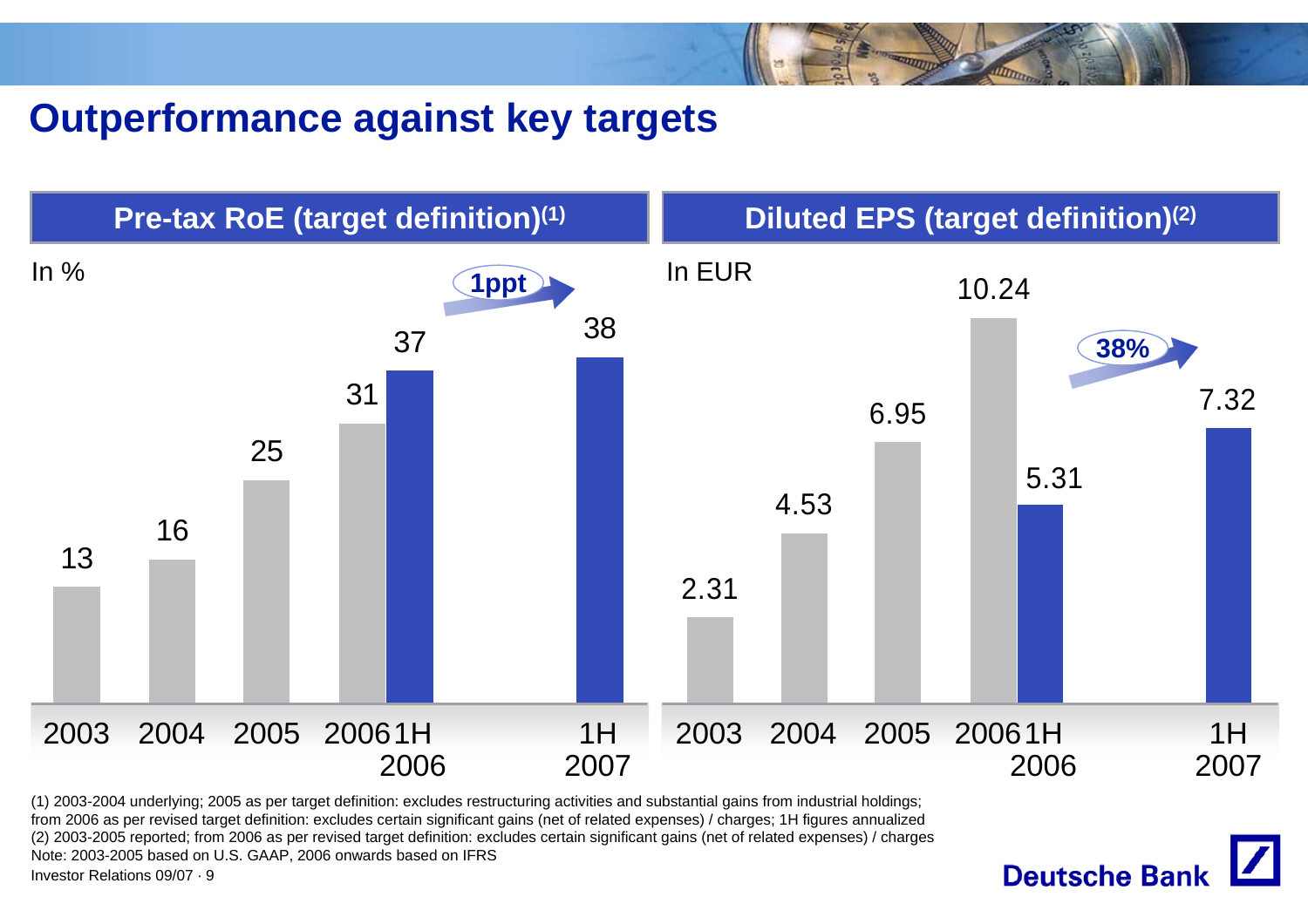## **Delivery to shareholders**



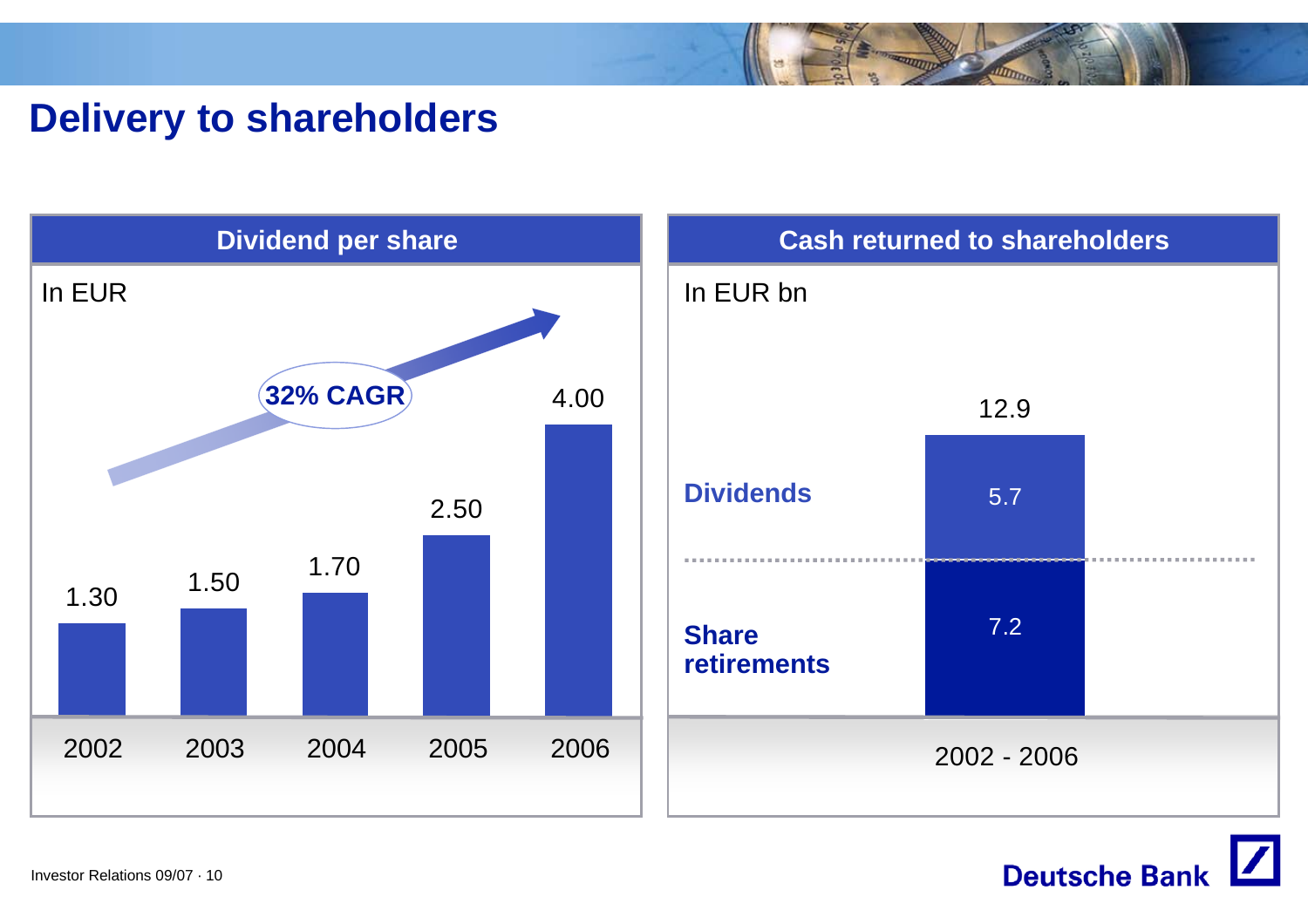# **Agenda**

|   | 1   Putting recent market dislocations into context |
|---|-----------------------------------------------------|
|   | 2 1H2007 performance                                |
|   |                                                     |
| 3 | <b>Strengthened strategic positions</b>             |

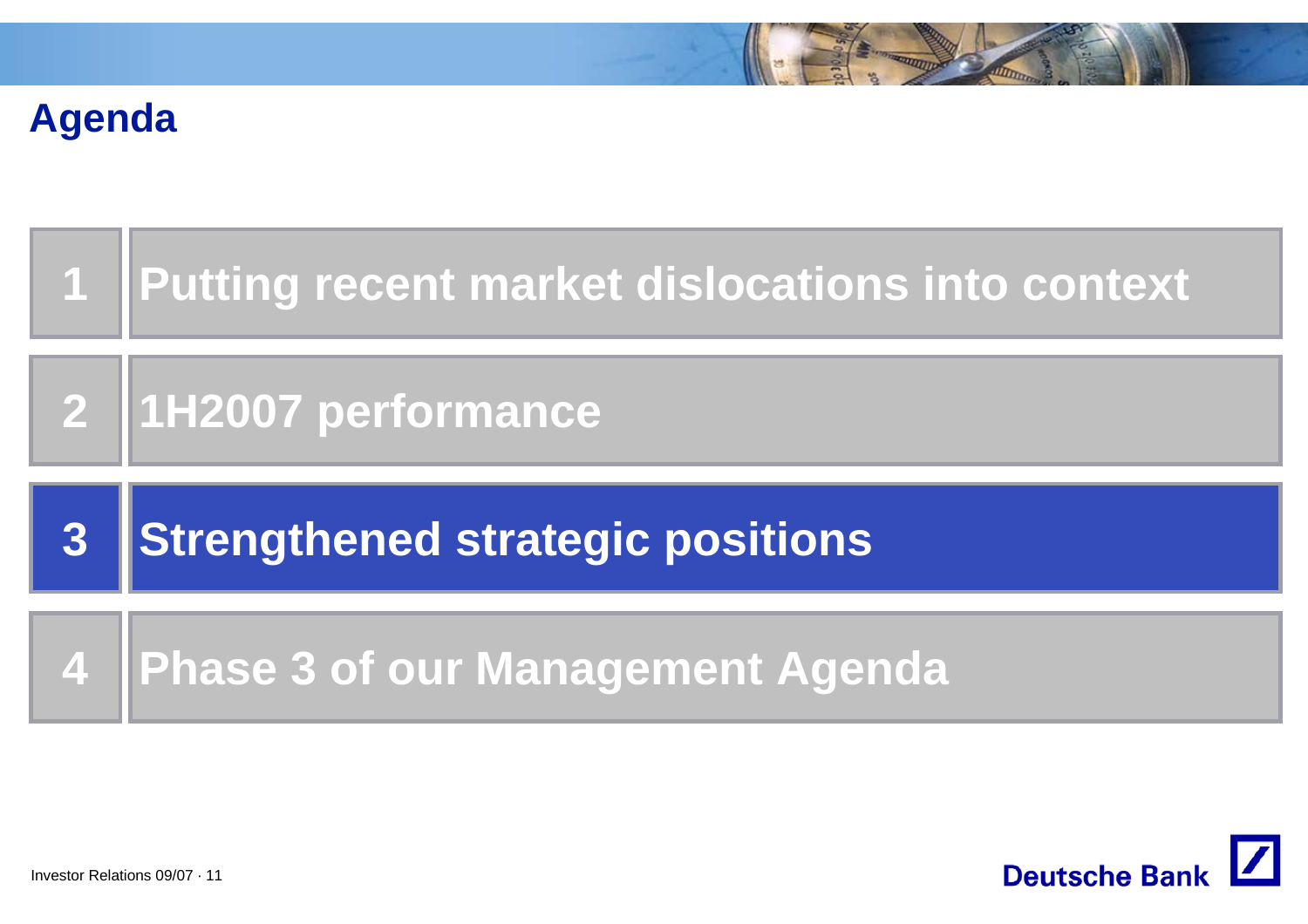## **Well diversified global footprint**



**Deutsche Bank** 

(1) 1995 based on IAS, 2006 based on U.S. GAAP (figures are therefore not fully comparable); distribution for 1995 based on total net revenues before consolidation, distribution

for 2006 based on net revenues of CIB and PCAM; total net revenues also incl. Corporate Investments and Consolidation & Adjustments

(2) Based on 20-F (according to booking locations and based on internal assumptions regarding specific consolidation items)

Note: Figures may not add up due to rounding differences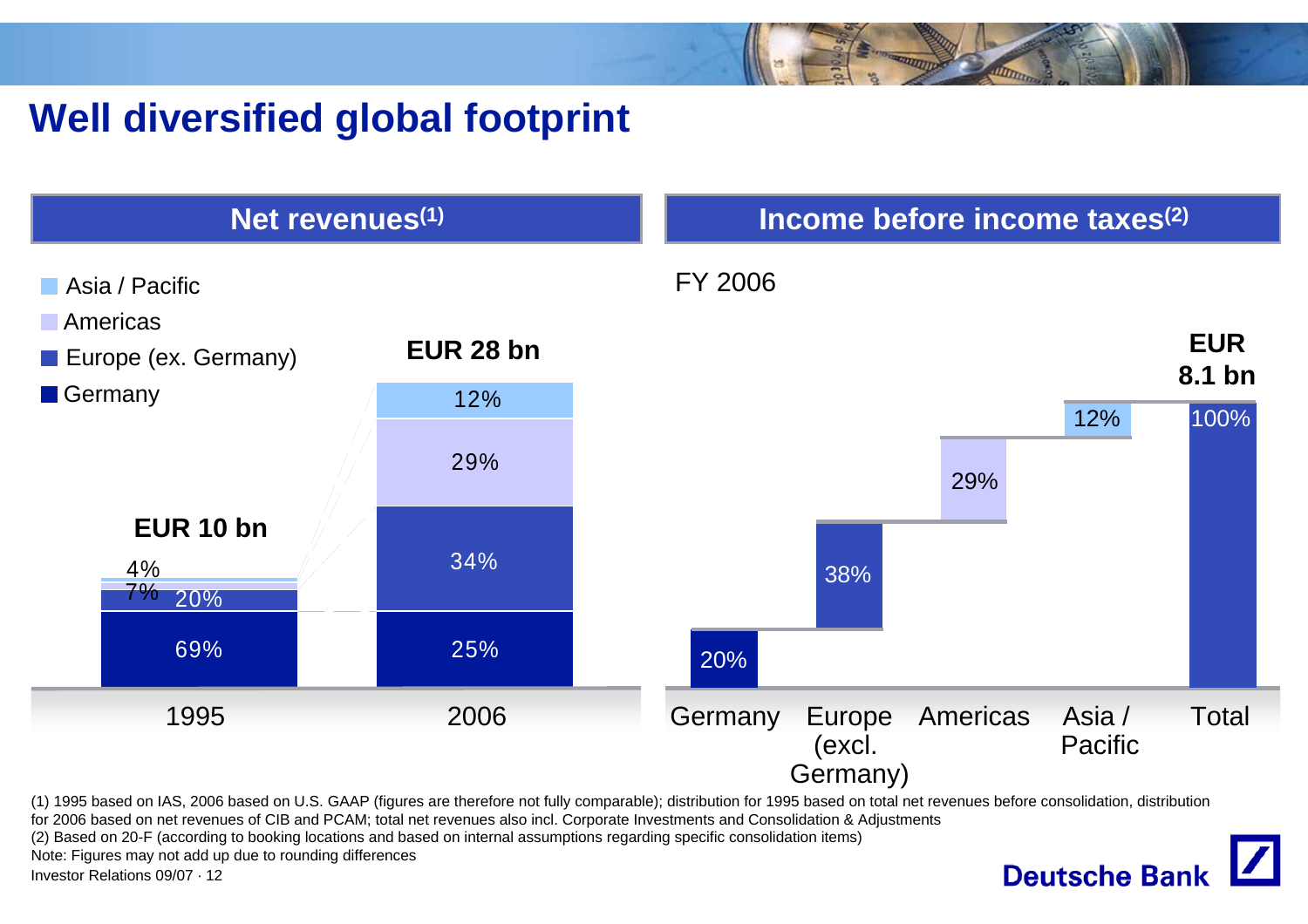## **A world-leading investment bank …**

Revenues Corporate Banking & Securities, 1H2007, in EUR bn



**Deutsche Bank** 

\* Diverging fiscal year

Note: GS excludes Principal Investments, MS excludes Investment Revenues; translation into EUR based on average FX rate of respective reporting period

Source: Company data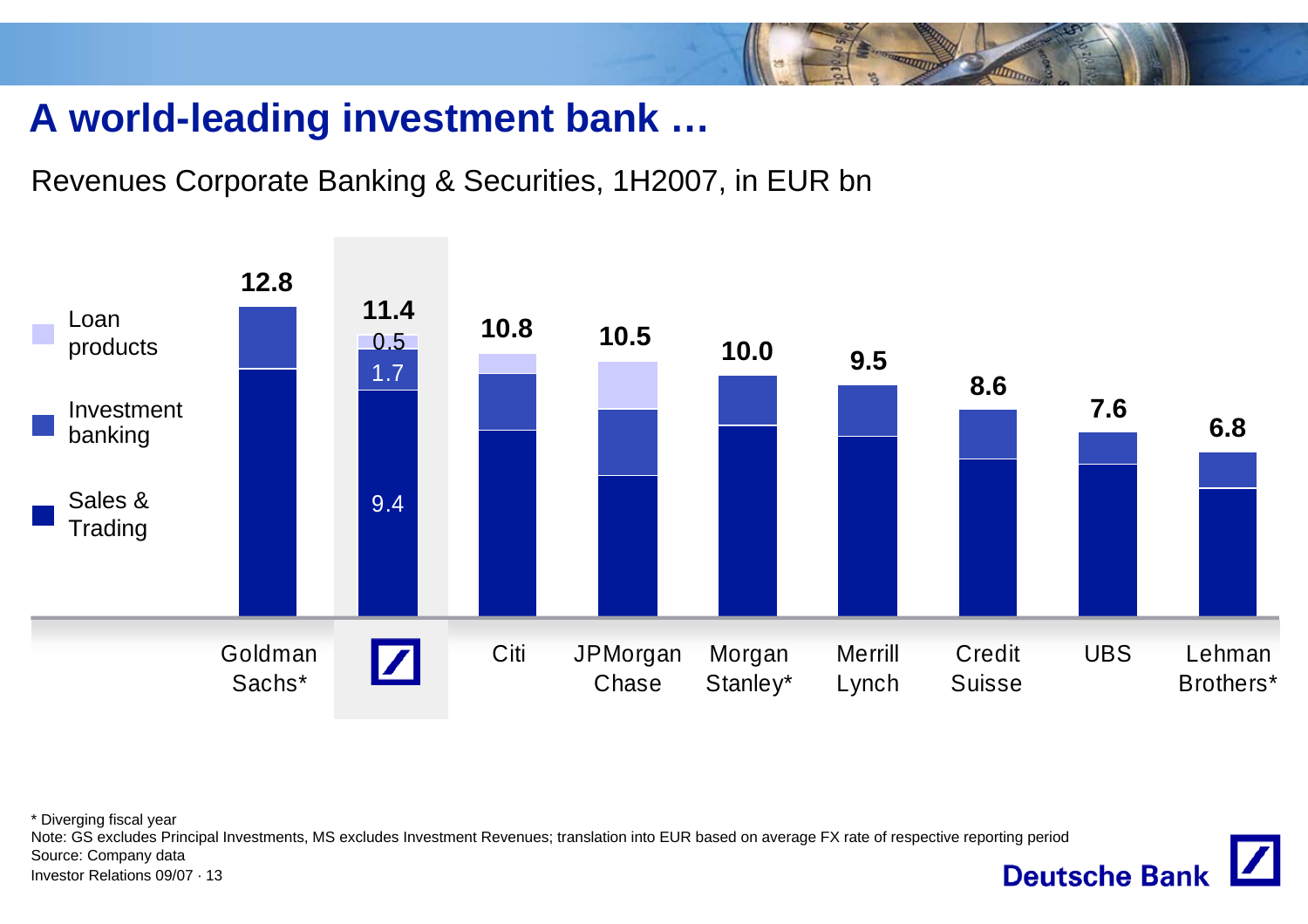## In EUR bn**… with a strong and growing private clients franchise**

**Net new money 1H2007**

#### **Leading asset gatherer**

PCAM invested assets, 30 Jun 2007



(1) Total Private Client Assets and 50% of BlackRock invested assets (2) Excluding PBC equivalent (DB invested assets comparable data not available)

(3) Goldman Sachs Asset Management includes assets held for HNWI

Note: Conversion into EUR based on spot FX rates; figures may not add up due to rounding differences

Source: Company data

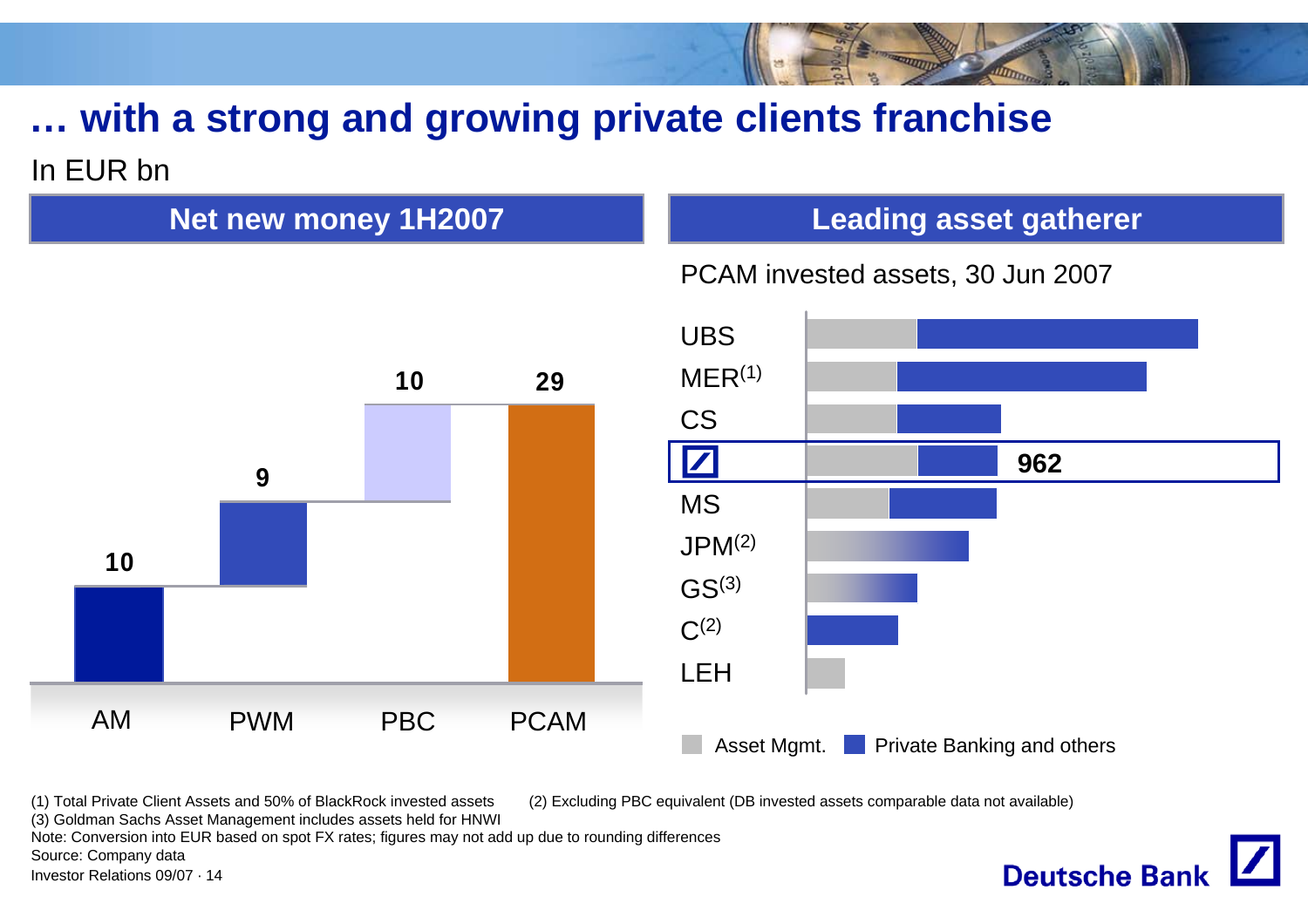# **Agenda**

| $\boldsymbol{4}$ | <b>Phase 3 of our Management Agenda</b>             |
|------------------|-----------------------------------------------------|
|                  | 3 Strengthened strategic positions                  |
|                  | 2 1H2007 performance                                |
|                  | 1   Putting recent market dislocations into context |

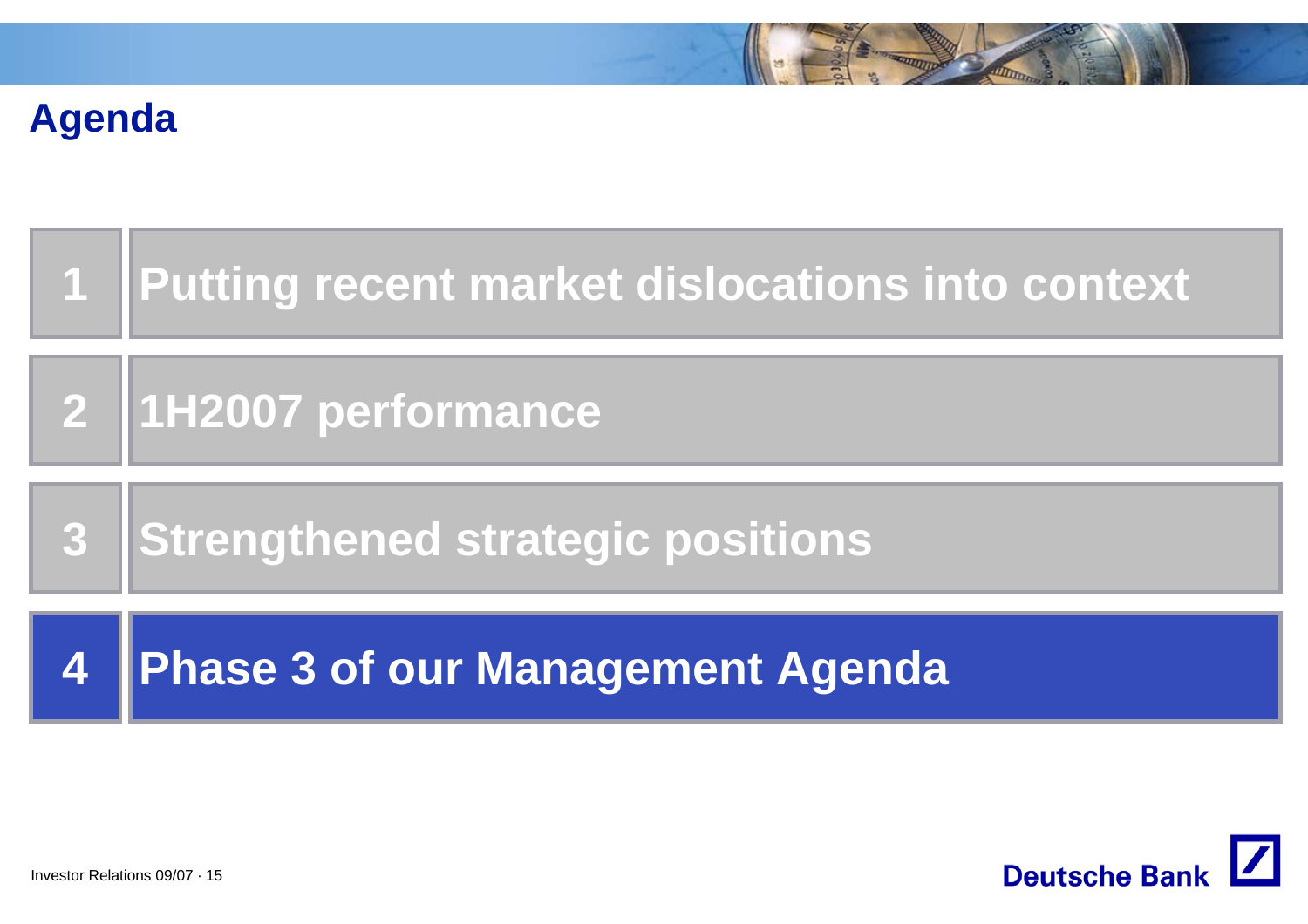## **The current phase of our strategy**

**2002 – 2003: Refocusing the business**

### **Management Agenda Phase 1 Management Agenda Phase 2**

**2004 – 2005: Growth and 25% RoE**

#### **Management Agenda Phase 3**

## **2006 – 2008**

**Leveraging our global platform for accelerated growth**

| Maintain our cost, risk, capital and | Continue to invest in organic growth and |
|--------------------------------------|------------------------------------------|
| regulatory discipline                | 'bolt-on' acquisitions                   |
| Further grow our 'stable' businesses | Build on our competitive                 |
| in PCAM and GTB                      | edge in CIB                              |

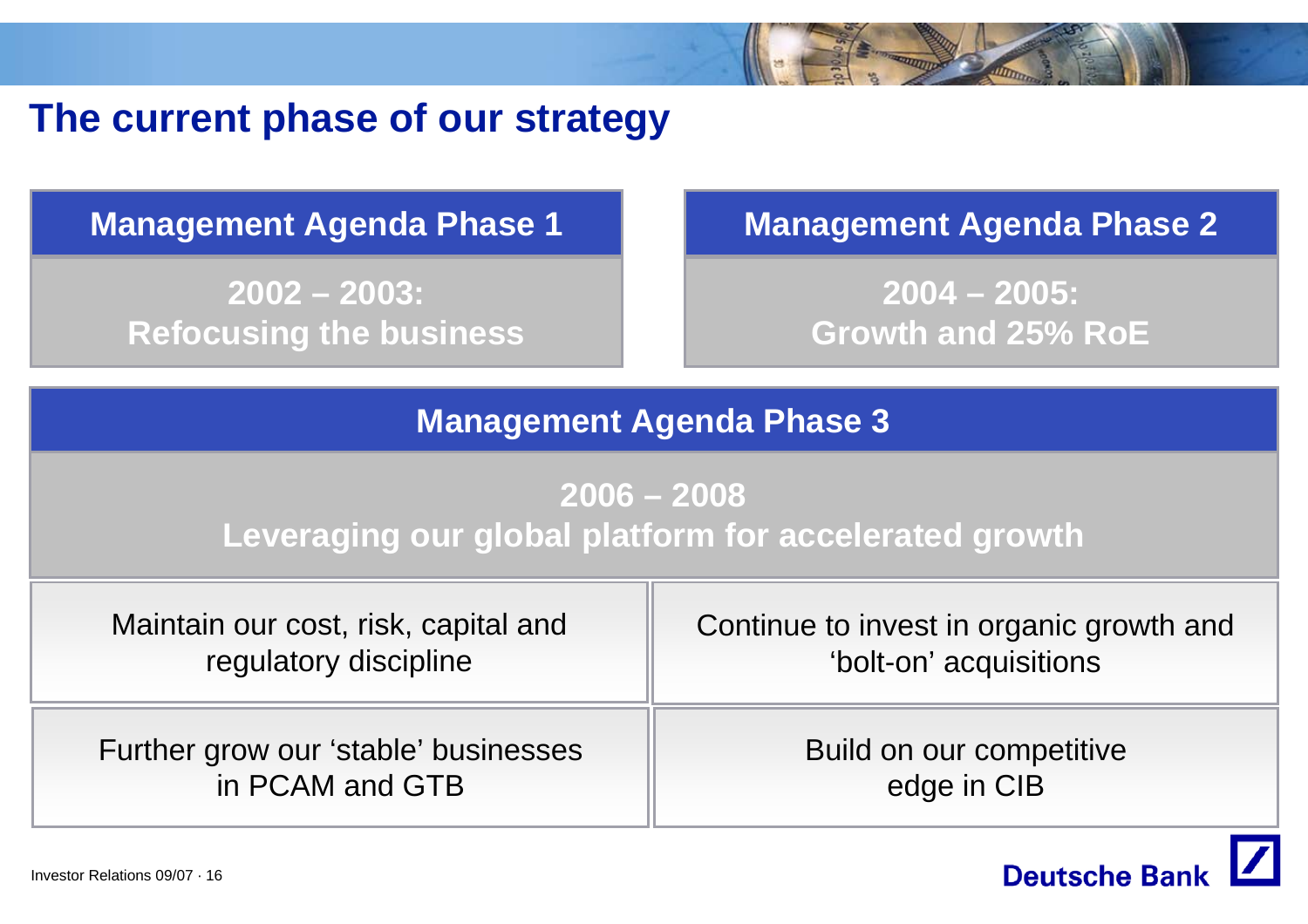# **Maintain our cost, risk, capital and regulatory discipline**



**Deutsche Bank** 

Investor Relations 09/07 · 17Note: 2002 – 2005 based on U.S. GAAP, 2006 onwards based on IFRS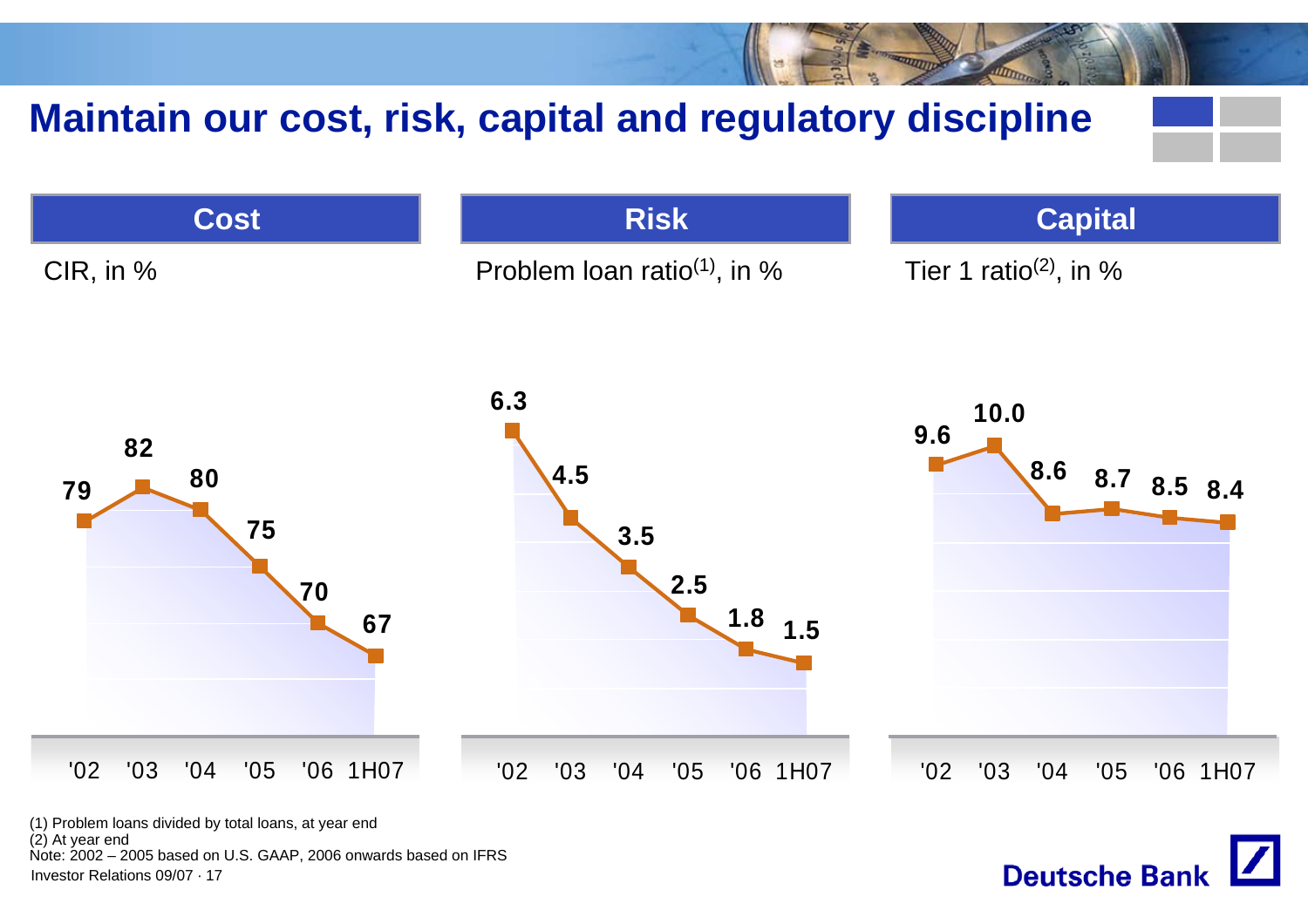## **Continue to invest in organic growth and 'bolt-on' acquisitions**

Acquisitions, partnerships and organic investments



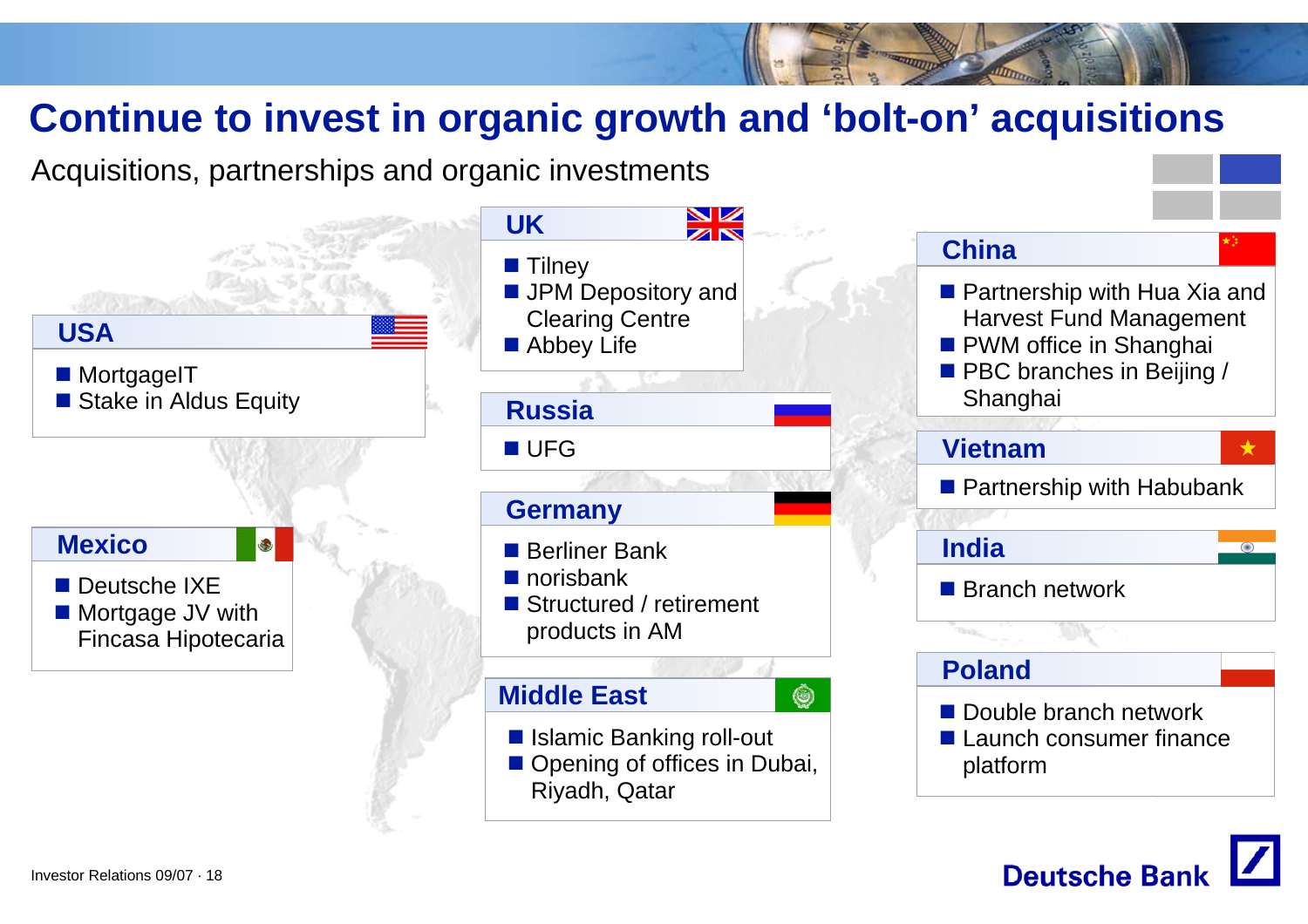## **Further grow our 'stable' businesses**

Income before income taxes, in EUR bn



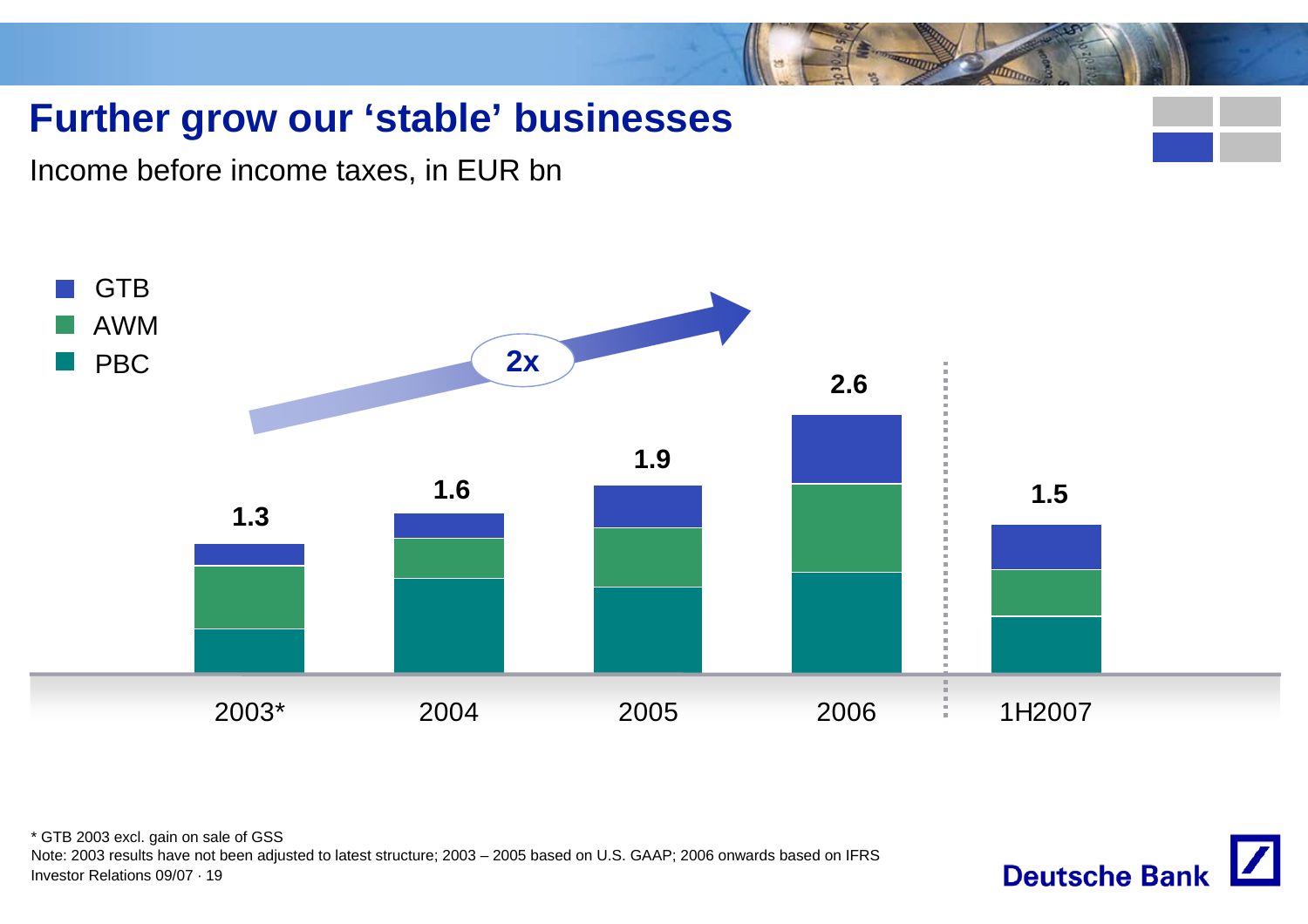# **Build on our competitive edge in investment banking**

Income before income taxes CB&S, in EUR bn



Investor Relations 09/07 · 20Note: 2003 results have not been adjusted to latest group structure. 2003-2005 numbers based on U.S. GAAP, 2006 onwards based on IFRS

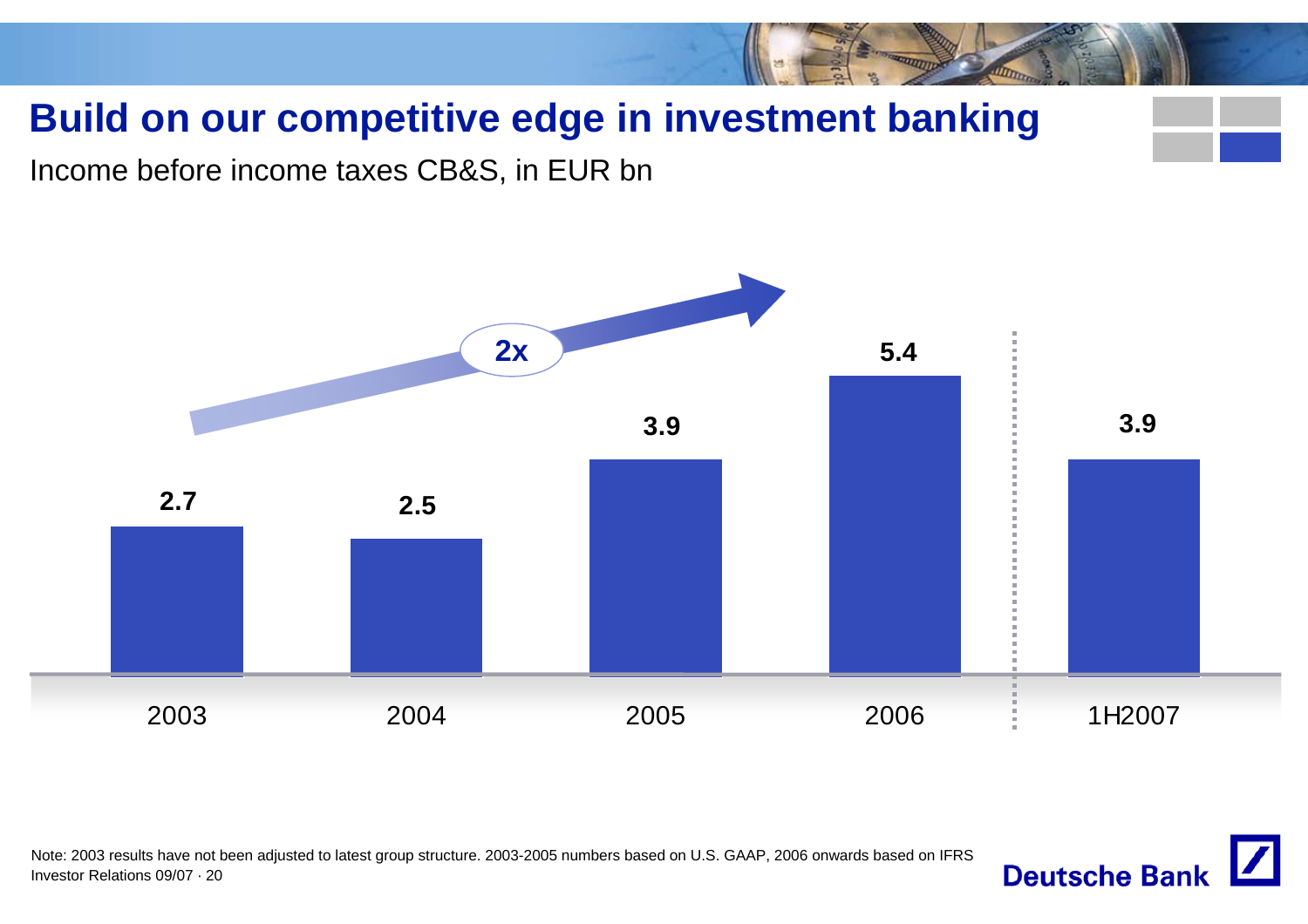## **We are confident of delivering on our Group targets**





Investor Relations 09/07 · 21\*Target definition